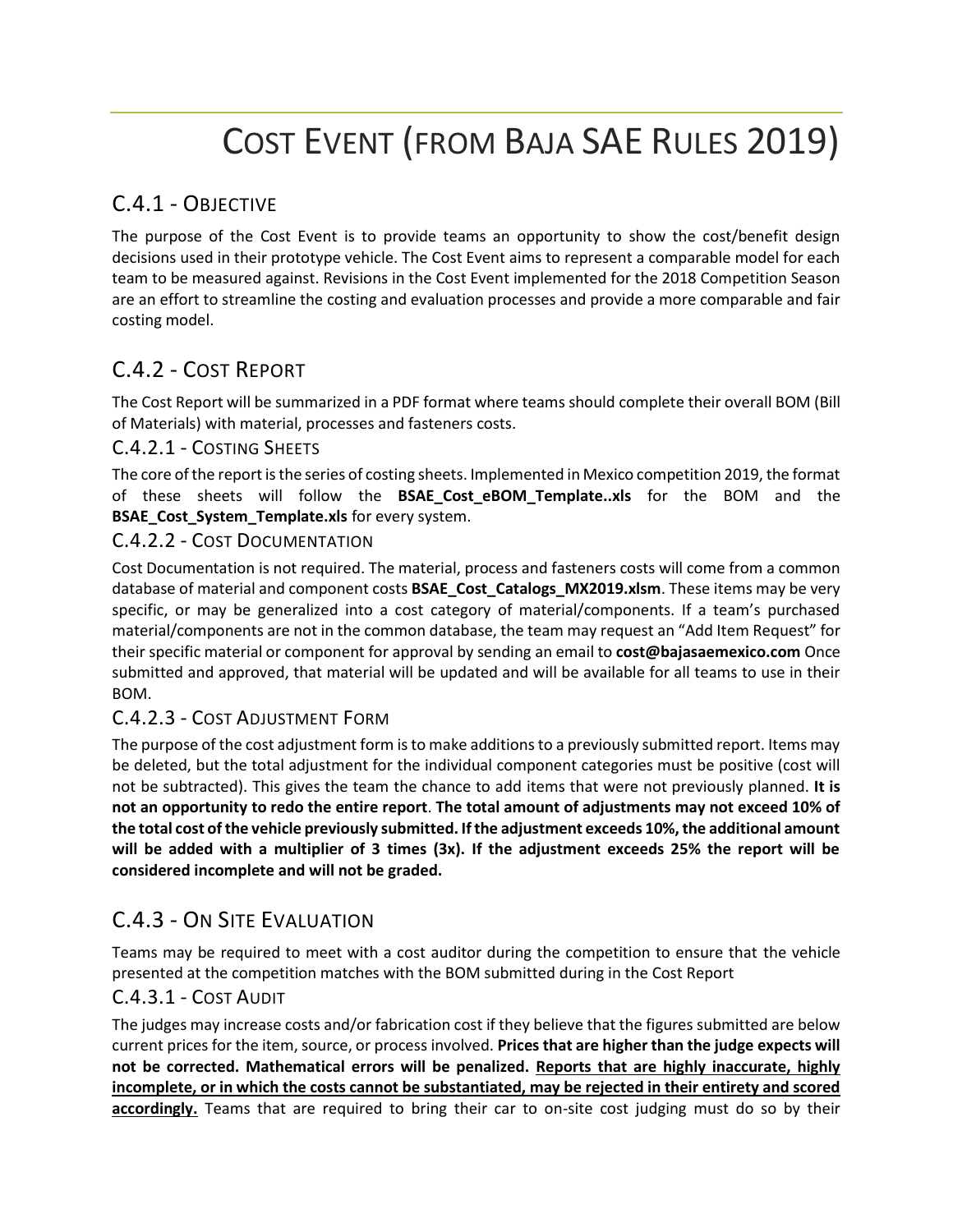scheduled appointment. Failure to report by the scheduled appointment time will result in an automatic zero for the event. If teams need to reschedule their appointment, it must be done prior to their appointment. Teams selected for cost audits will be notified by the competition organizers.

# C.4.3.2 - ADDITIONAL TEAM REVIEW

The judges reserve the right to review with any team during the competition the accuracy of their BOM relative to the vehicle brought to competition. This includes teams who were chosen for audits as well as teams who were not originally chosen and notified.

# C.4.4 - SCORING

Cost Event scoring for the 2019 Competition Season will be consistent with past events.

# C.4.4.1 - COST REPORT SCORE

The Cost Report score is a maximum of 15 points and is associated with completion of the Cost Report.

# C.4.4.2 - PROTOTYPE COST

The Prototype Cost score is a maximum of 85 points and is based upon the Prototype Cost, as adjusted by the judging process, as compared with other vehicles at the competition.

Prototype Cost score will be calculated as follows:

| $\mathsf{v}_{max}$<br>$S_{cs} = 85$ :<br>$-$ max | Where:                                              |
|--------------------------------------------------|-----------------------------------------------------|
|                                                  | C <sub>team</sub> Vehicle cost, as corrected        |
|                                                  | $C_{\text{min}}$ lowest vehicle cost, as corrected  |
|                                                  | $C_{\text{max}}$ highest vehicle cost, as corrected |

# A.7.1.4 - DEADLINE

Submissions must be received by the due date listed on the Action Deadlines on sae.org. Submission will be acknowledged on the submission website with a visual indicator. Teams should have a printed copy of this acknowledgement available at the competition as proof of submission in the event of discrepancy.

# A.7.1.5 - LATE SUBMISSION / NON-SUBMISSION PENALTY

Late submission or failure to submit the Design Report and/or Cost Report will be penalized ten (10) points per day. If either report is received more than five (5) days late it will be classified as "Not Submitted" and your team's registration will be cancelled.

# A.7.1.6 - UNSATISFACTORY SUBMISSION

At the discretion of the judges, teams who submit any report that, in the opinion of the judges, does not represent a serious effort to comply with the requirements as listed in these rules will also not compete in the design and/or event, but may at the design judges' discretion receive between five (5) and twenty (20) points for their efforts.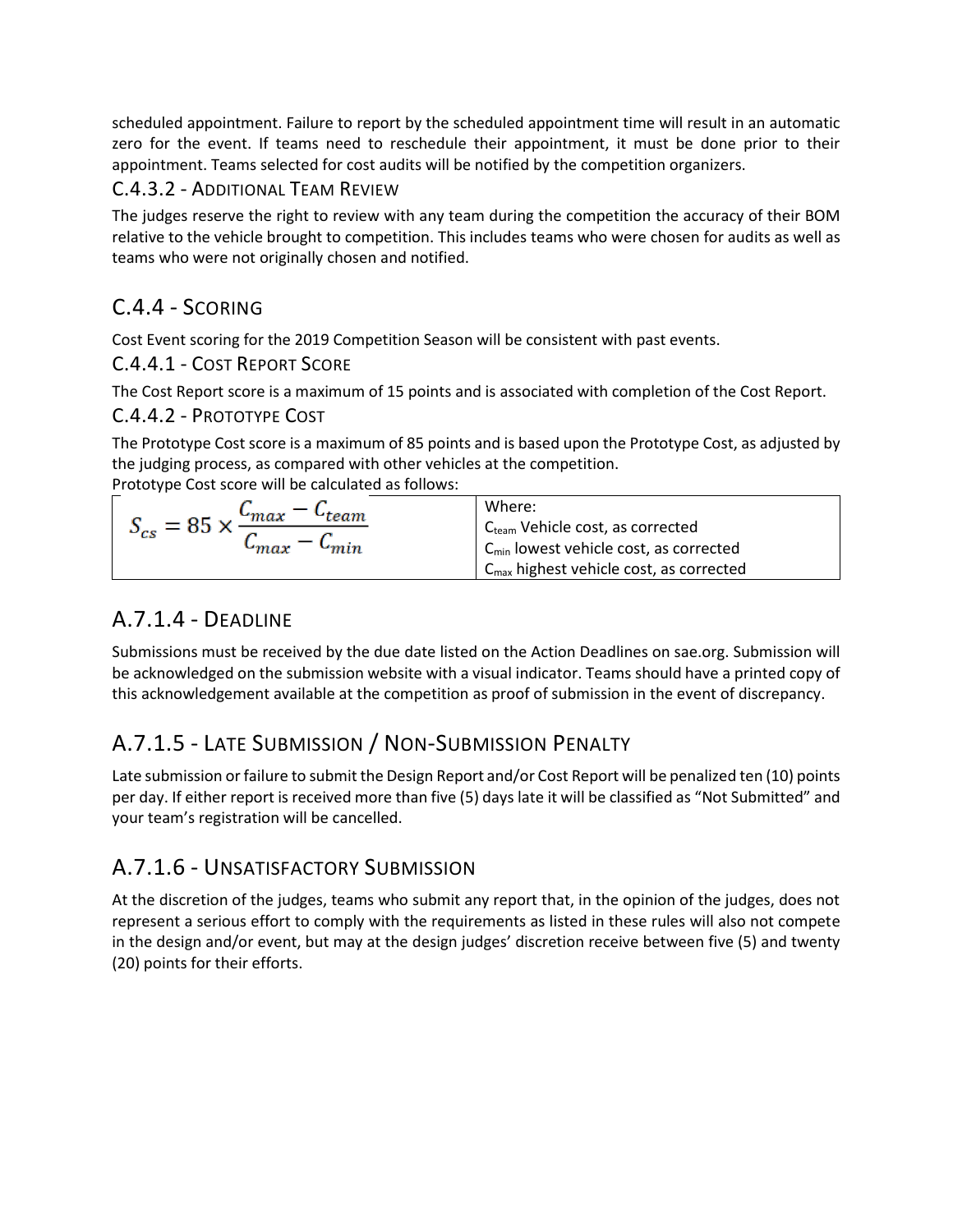# COST REPORT CONTENT

# CM - COST MODEL AND METHODOLOGY

The Cost Models are the underlying methodology and equations that relate the final cost of a part to the different operations and goods used in that part.

# CM.1 COST TABLES

#### CM.1.1 TABLE LIST

All costs in the Cost Report must come from the standardized Cost Tables **BSAE\_Cost\_Catalogs\_MX2019.xlsm :**

- Materials
- Processes
- Fasteners
- Tooling \* (cost not included for this year)

#### CM.1.2 BASES

a. All Cost Tables are presented using metric units. The tables do not differentiate between parts designed in metric and US systems of measure.

b. The tables represent cost based on specific parameters.

- Most items have a cost expressed as a function of one parameter
- When more than one parameter is necessary, additional categories are indicated on the file.
- c. Certain types of parts are supplier specific and other types are generic, as specified in the table entry

d. The comment section for each Material, Process or Fastener may refer to the specific part by actual local designation.

*Example - a 6.35mm bolt is cost but the comments would say "1/4 inch A-arm bolt"* 

# CS - COST REPORT SPECIFIC ITEMS

# CS.1 ENGINE

CS.1.1 ENGINE COST

Engine cost includes: All components necessary to run including spark plugs, coils, wires, oil filter, etc.

CS.1.2 SEPARATE ENGINE ITEMS

The following are not part of the engine cost and must be included separately:

- Air induction (air cleaner by rules) and fuel system components (fuel Cap, Fuel Tank, by rules)
- Any driveline component downstream of the transmission output gear/shaft
- If covers or other parts are removed disassembly labor must be included in labor cost.

# CS.2 WELDING PROCESS

Every welded part requires at least **"tube end preparation for welding** operation. It covers all processes except for saw cutting a tube to length and the welding.

Each weld joint on the frame should have this included.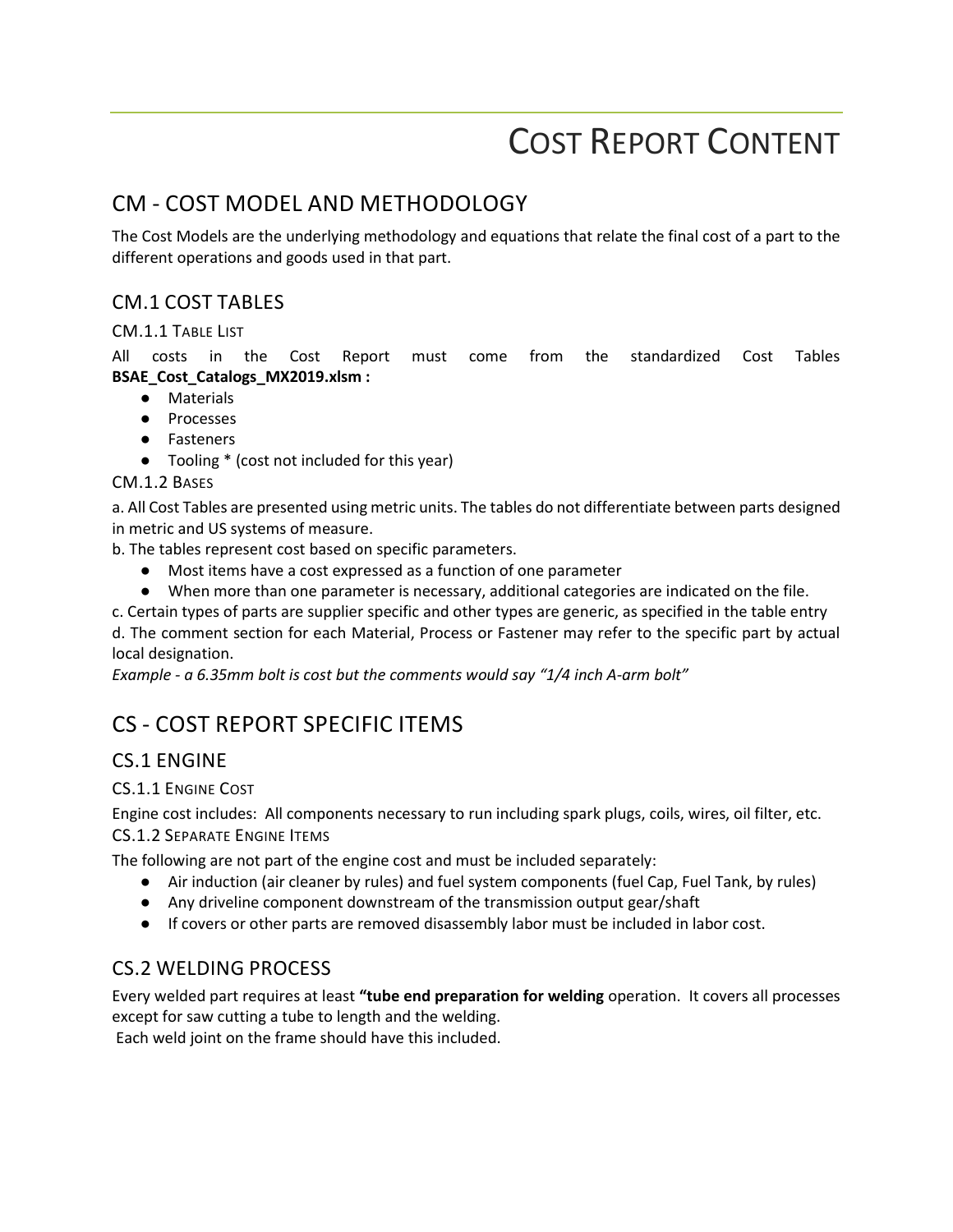# CS.3 DATA ACQUISITION

Data acquisition systems and instrumentation providing live feedback to the driver or telemetry data to the team must be included in the cost report. Data acquisition systems not providing live data to the driver and/or telemetry data to the team may be excluded from the cost report.

All RF data communications systems and associated equipment shall be included in the cost report. RF Voice communication systems and equipment may be excluded from the cost report.

# CS.4 FINISHES

a. Any finishes (paint, polish, etc) that are only used to beautify are not costed.

b. Preservative finishes intended to protect the appearance or function of a part for an extended period of time must be costed.

# CS.5 EXCLUDED ITEMS

Items that do not need to be included in the Cost Report, if installed:

- Seat Belts
- Fire Extinguishers
- Kill Switches
- Rotating Guards
- Fuel Spill Pan
- Transponder

All the items on the above list are excluded but if there are other components that a team feels is only safety related, please submit a rules question to see if should or should not be included in the cost report.

# CL - COST REPORT SYSTEMS AND ASSEMBLIES

# CL.1 SYSTEMS AND ASSEMBLY LIST

1 BRAKE SYSTEM – BR: Brake Fluid, Brake Master Cylinder, Brake Lines, Fittings, Brake Discs, Brake Pads, Balance Bar, Calipers, Proportioning Valve, Brake Pedal

2 ENGINE & DRIVETRAIN – EN

Engine: Engine, Choke, Accelerator, Pedal Cables, Fuel Tank, Splash shields, Fuel Cap, Air Filter Transmission: Gearbox, Hydraulic Clutches, Torque Conv., Shift Mechanisms, Throttle Controls Drive Train: Belts, Gears, Chains, Drive Shafts, Bearings, Sprockets, pulleys, Axles, Chain guards 3 FRAME & BODY - FR

#### Body: Outer Covering, Fenders, Skid Plates

Frame: Structural Members/ Frame Tubes, Roll Cage, Mounts Integral to Frame, Firewall, Seat, Floor Pan, Tube End Preps, Tubes Cuts / Bends

4 INSTRUMENTS, WIRING &ACCESSORIES – EL: Battery, Cables, Wire Harness / Connectors, Lights, Bulbs, Dash Panel, Displays, Fuses, Gages (any), Relays, Instrumentation and data acquisition, Switches / Buttons / Controls

5 MISCELLANEOUS, FINISH AND ASSEMBLY – MS: Paint, Trim, Headrest / Restraints, Seats, Shields.

6 STEERING SYSTEM – ST: Steering Wheel, Bearings, Shafts, Tie Rods, Bushings, Rack, Pinion, Gears, Rod Ends / Clevis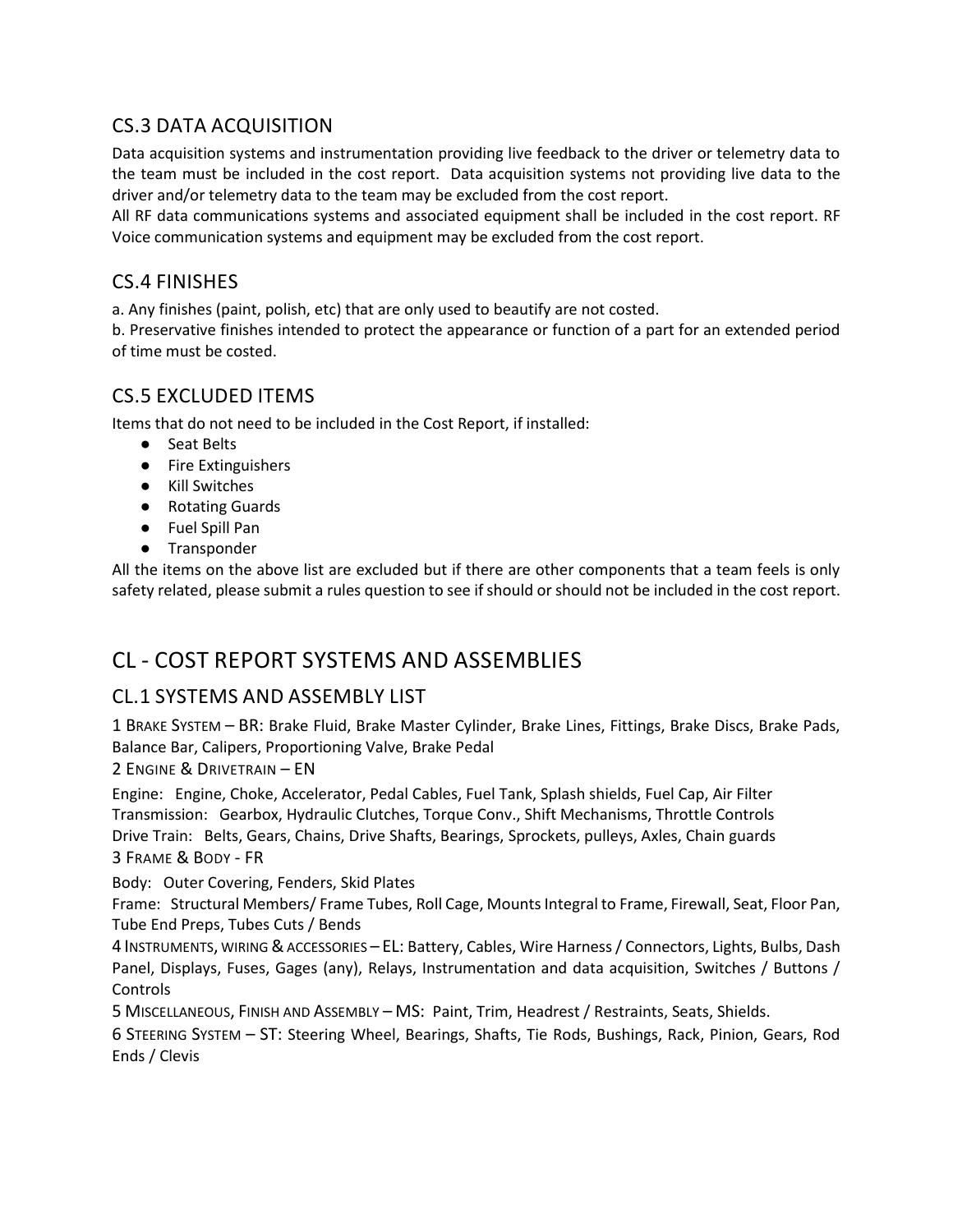7 SUSPENSION & SHOCKS – SU: Springs, Spindles, Shocks / Dampers, Rod Ends, Ball Joints, A-Arms or Equivalent, Uprights, Pushrods / Pullrods, Bell Cranks, Suspension Mechanism

8 WHEELS, WHEEL BEARINGS &TIRES – WT**:** Hubs, Lug Nuts, Tires, Valve Stems. Wheel Bearings, Wheel Studs, Wheel Weights, Wheels

# CL.2 ASSEMBLY AND PART NUMBERING

Each Assembly and Part in the BOM must have a Part Number using the following convention:

a. Base Number (for each Part) – Five digit numbers assigned at Team discretion (example "00001")

b. Base Number (for each Assembly) – A four-digit number with preceding character of "A" (example "A0001")

c. Suffix – Two-character code showing part change history. These are provided for team use only so if desired all can be "AA"

### CL.3 FASTENERS

a. All Fasteners are included in the BOM under the Assembly and Part where they are used.

# CR - COST REPORT IMPLEMENTATION

### CR.1 MATERIALS

CR.1.1 DEFINITIONS

a. **Raw Material** - the stocks used to produce parts from scratch, such as billet steel for machining or aluminum ingot for casting.

b. **Gross Weight** - the weight of the raw material, including all machining stock

c. **Net Weight** - the weight of the finish machined part

CR.1.2 BASES

a. Bar, sheet and tube stock are purchased using Raw Material costs.

b. Material costs are based on part **Gross Weight.**

*Example - a steel hub is machined from solid bar. The interior is removed by boring. The cost of the bar must include this interior material.* 

c. Any parts that are manufactured by removing material should be reported as Raw material (per size). *Example – machining, water jet, laser cut* 

d. Any parts that are manufactured forming the geometry should be reported as **Raw material (per kg).** *Example – casting, rapid prototype (3D printing), Plastic Injection.*

**In the case of casting and plastic injection the cost report should include the cost of the mold or matrix used to generate the part (material, fasteners and process).**

### CR.2 MAKE VERSUS BUY

#### CR.2.1 MADE OR BOUGHT

Every part may be classified as Made or Bought.

- This designation does not necessarily refer to whether a team actually purchased or fabricated a part but defines how the part must be cost from the Cost Tables.
- The Made versus Bought designation enables certain parts to be simplified to a relatively few number of entries.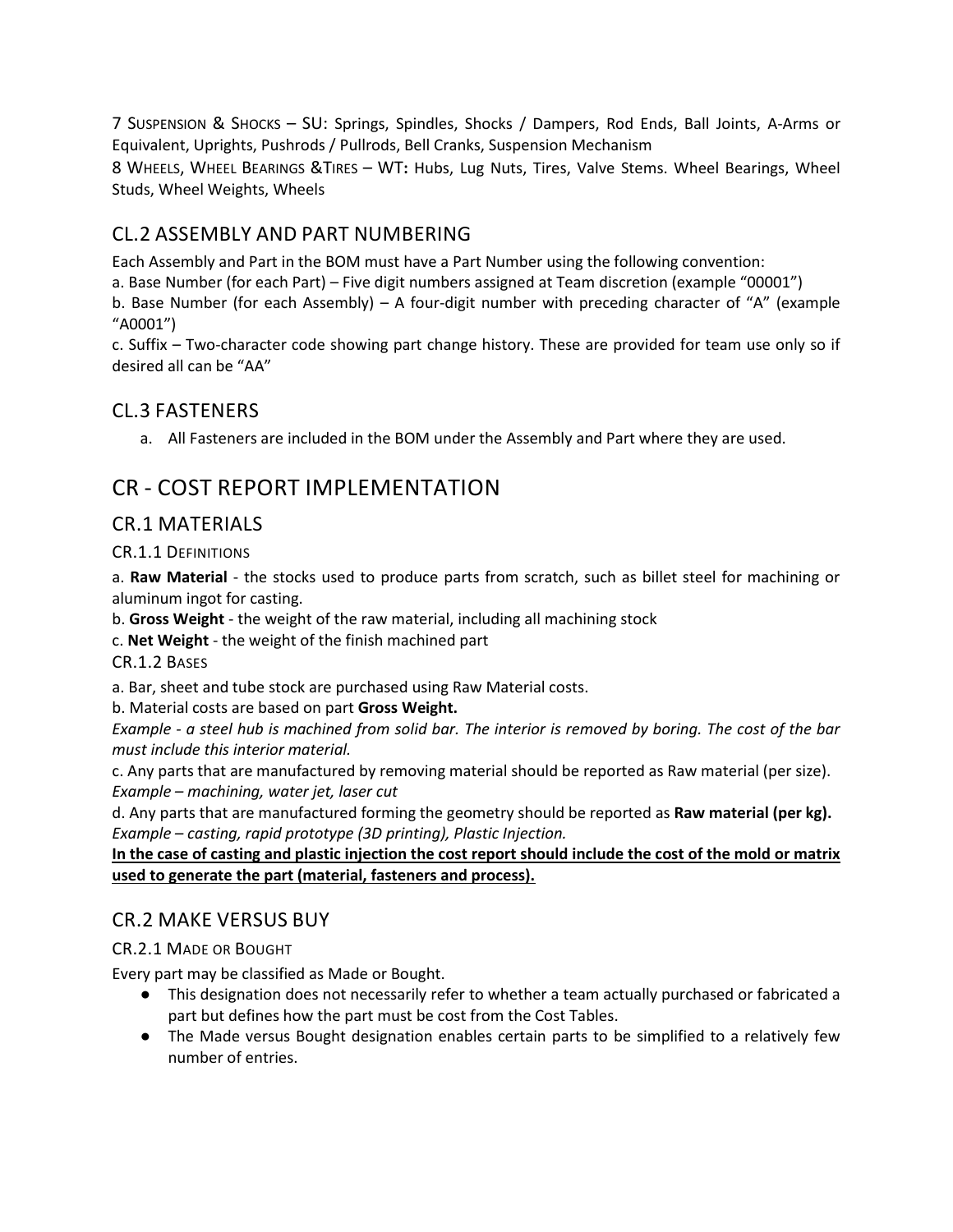#### CR.2.2 MADE PARTS

Made (or manufactured) Parts must be cost as if the company manufacturing the vehicle was going to make the part internally. That is by purchasing raw materials and processing them into a finished product. **Parts that must be Made do not appear explicitly in the Cost Tables or appear with a "Cost as Made" option.**

#### CR.2.3 BOUGHT PARTS

Bought Parts must be cost as if the company manufacturing the vehicle was going to outsource the fabrication of that part. These parts would be received by the vehicle manufacturer in a relatively finished state. **Teams costing Bought parts as Made parts will be penalized.**

CR.2.4 MADE PARTS LISTED AS BOUGHT

*CR.2.4.1* If a team genuinely Makes a part which is listed in the Cost Table as a Bought part, they may alternatively cost it as a Made part only if a placeholder entry is listed in the Cost Tables enabling them to do so.

*Example - in the category of dampers a "student built" entry is included. The team must create a new component named "Damper, Student built" and cost the damper they actually designed and built.*

*CR.2.4.2* Any part which is normally purchased that is optionally shown as a Made part must have supporting documentation submitted to prove team manufacture.

*Documentation may include engineering drawings, pictures of machining, etc.*

# CR.3 ASSEMBLY LABOR

#### CR.3.1 MASS

The mass of the part influences the time and effort it takes the operator to assemble the part to the assembly or vehicle. **The actual part mass must be equal to or less than the value selected.** 

*Example - a 300 g part would have an assembly labor category of 1 kg* 

#### CR.3.2 INTERFACES

Each interface that a part has with surroundings parts must be costed

CR.3.3 FIT TYPE

The ease with which a part can be assembled is described by the fit. There are three categories of fits:

| <b>FIT TYPE</b>    | Loose                    | Line on Line                               | Interference                     |
|--------------------|--------------------------|--------------------------------------------|----------------------------------|
| <b>Description</b> | assembles<br>part<br>the | the part is designed to have a close fit   | significant force is required to |
|                    | with no force            | to the surrounding parts and some          | insert the part and mechanical   |
|                    |                          | buildup of force is required to get the    | assistance may be necessary.     |
|                    |                          | part started.                              |                                  |
| Example            | -Quick release (steer.   | -A rod end inserted between two tabs       | -A rubber hose onto a barbed     |
|                    | wheel) the steer. shaft  | in double shear                            | fitting                          |
|                    | -Bracket bolted to a     | shaft<br>splined axle<br>into<br>the<br>-A | - A ball bearing into a bore.    |
|                    | monocoque.               | differential gear                          |                                  |
|                    |                          |                                            |                                  |

# CR.4 MACHINING

#### CR.4.1 MACHINING BASIS

Costs for machining operations are based on the volume of material removed. All processes require a minimum of 1 mm (approx 0.040 in) of machining stock to be removed from each surface of the part with machining, regardless of the actual amount removed.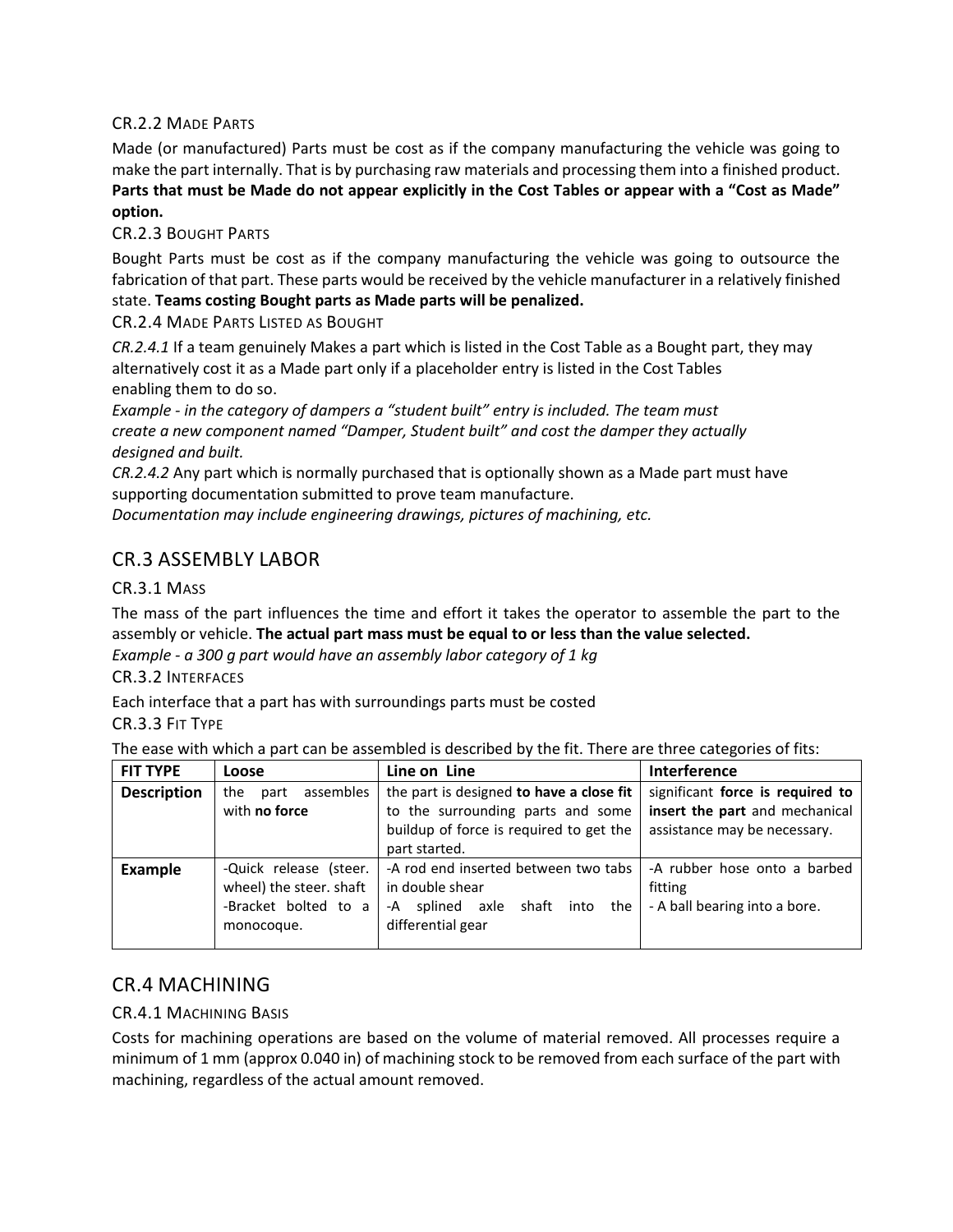#### CR.4.2 MACHINING TYPE

The actual machine used, whether mill, lathe or otherwise, is the same unless a specific line item is included for that machine, such as gear hob.

#### CR.4.4 MACHINING STOCK

When costing the raw materials that go into making machined parts the machine stock must be included in the purchased material mass, even though this material is machined away to produce the final part. *Example - an upright bore is machined into a piece of billet aluminum. The interior material that is milled away must be included in the billet mass and hence cost. The same feature machined into a casting need only include 1 mm of machine stock of the machined away material* 

CR.4.5 FIXTURING

Machining requires labor operations to fixture the part onto the machine.

*CR.4.5.1* **Every machined part requires at least a 'Machining Setup, Install and Remove' operation.** 

*This is the time it takes to pick up the work piece, fixture on the machine, and remove it when the machining is complete.* 

*CR.4.5.2* For a part that requires an intermediate change in position, such as to machine the back of the part which would not be accessible in a single fixturing setup, the labor step of **'Machining Setup, Change'** is also required.

*Example - an upright that requires three different orientations on a mill to fully machine would require two of the 'Machining Setup, Change' and the 'Machining Setup, Install and Remove' labor operations.*  CR.4.6 FIXTURING – SPECIAL CASE

It may be possible to fixture a work piece of raw material and machine more than one part out of it.

a. Fixturing for this case may be distributed among the quantity of resulting parts that could reasonably be handled as one.

b. This assumption must be clearly noted in the Cost Report, with enough details for the Cost Judges to verify the part geometry is appropriate for the machine being used.

*Example - a self-feeding lathe could machine 10 suspension inserts out of a single piece of bar stock. These 10 pieces are small enough to be handled together. In this case the quantity of the 'Machining Setup, Install and Remove' may be set to 0.1. This represents the 10 parts that can be machined per setup.*

# CR.5 TOOLING & FIXTURING

It does not apply

### CR.6 FASTENER INSTALLATION

#### CR.6.1 INSTALLATION BASIS

The cost to tighten or loosen Fasteners is based on:

- The tool (or motion) needed to turn it
- The diameter and length of the Fastener
- Whether the Fastener requires a secondary tool for reacting the torque (such as a wrench on a nut)

#### CR.6.2 INSTALLATION TYPES

#### *CR.6.2.1 HAND*

No tool is necessary for tightening, such as quick release fasteners or hand tightened nuts

a. Loose operations are those accomplished by using the fingers of the hand.

b. If the entire hand is moving to rotate the fastener the tight category should be used.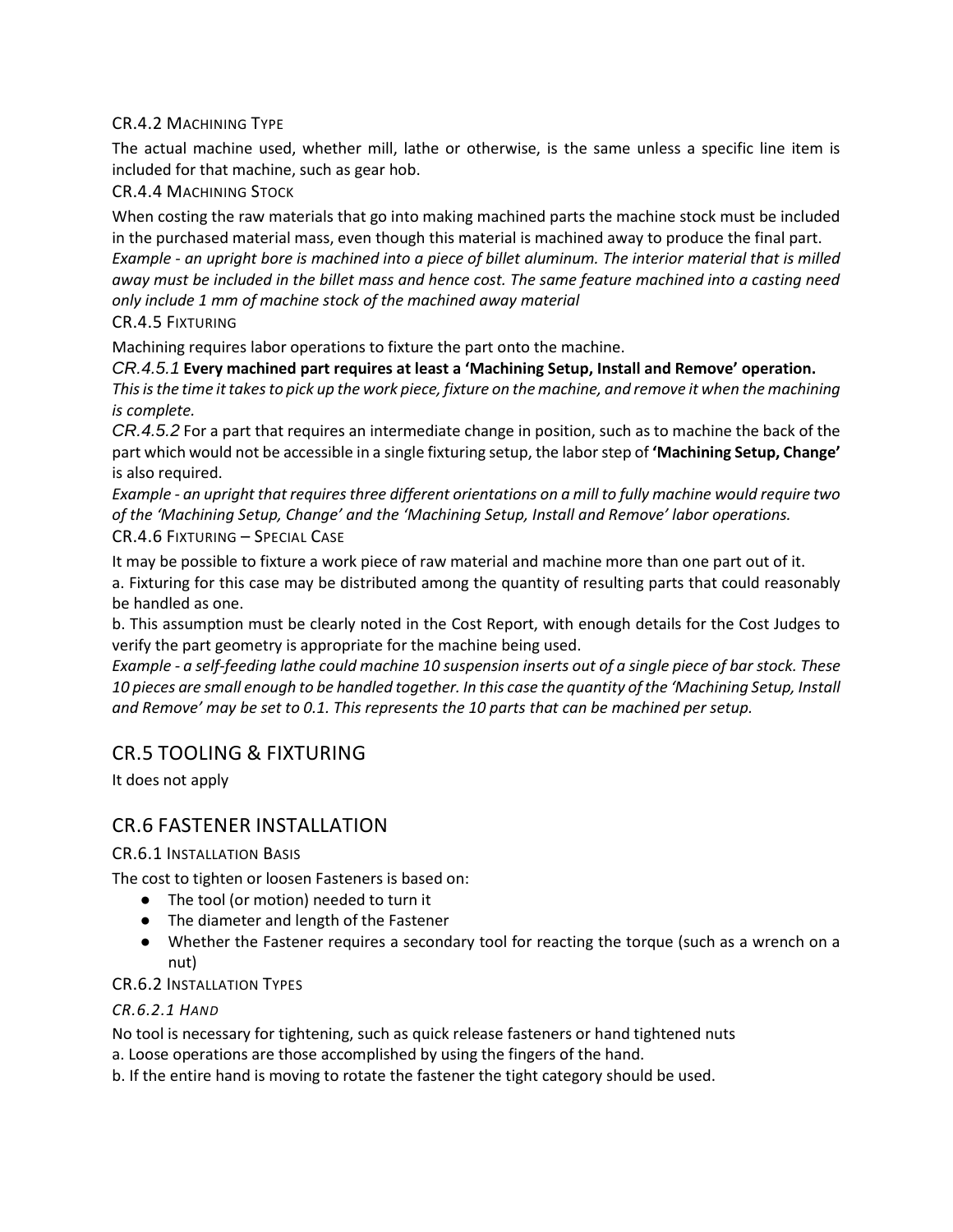*CR.6.2.2 SCREWDRIVER* 

A tool that can be held in the hand and turned with the wrist. Any type of bit can be fitted such as straight, Philips, Torx, etc.

*CR.6.2.3 WRENCH* 

An open end or box wrench or similar tool requiring motion of the hand. After a turn the wrench may have to be removed and repositioned for the next turn.

*CR.6.2.4 RATCHET* 

A tool with internal clutch that allows the hand to be moved and returned to the starting position without removal of the tool. Compatible with any bolt head style such as 6-point hex, 12-point hex, Torx or other. *CR.6.2.5 POWER TOOL* 

An electric, pneumatic or other power assisted tool for running down fasteners.

To qualify for power tool use, a Fastener must meet the following requirements:

a. A socket of the size needed to drive the fastener must fit in the fully secured position

b. An extension may be used to fit the power tool but it may not exceed 0.35 m in length.

c. One power tool must fit onto the socket.

Any power tool may be used. There are no restrictions on size or shape.

*CR.6.2.6 REACTION TOOL* 

Where the Fastener is not being attached into the part but requires a nut or other separate threaded piece, a reaction tool will be required.

This will appear as a separate line item and should appear whenever a nut is used on a bolt.

# CR.7 COMPOSITES

#### CR.7.1 COMPOSITE MANUFACTURING

*CR.7.1.1 LAMINATION* 

Used to build the laminate one ply at a time. A ply is a single layer of the laminate consisting of a single sheet of material, regardless of material or thickness. A ply may consist of woven carbon, unidirectional glass, adhesive film or honeycomb core, for example.

#### *CR.7.1.2 RESIN APPLICATION*

Used to apply resin to non prepreg materials.

*CR.7.1.3 CURING OPERATIONS* 

Used to take a laminate and convert it to a finished composite structure.

a. All curing operations include vacuum bagging, peel ply, breather cloth and other consumable materials and labor

b. Costs also include part removal from the mold

*CR.7.1.4 CURE TYPES* 

a. **Room Temperature** – ambient temperature curing resin systems at one atmosphere of external pressure or less

b. **Oven** – increased temperature cure cycles for composites at one atmosphere of external pressure or less

c. **Autoclave** – high temperature and pressure composites curing

#### CR.7.2 COMPOSITE MATERIAL COST

#### *CR.7.2.1 FIBER AND RESIN*

The composite material must be the cost of both the fiber and resin together. This is true for both prepreg and dry fiber systems and is further stated in the Materials Table.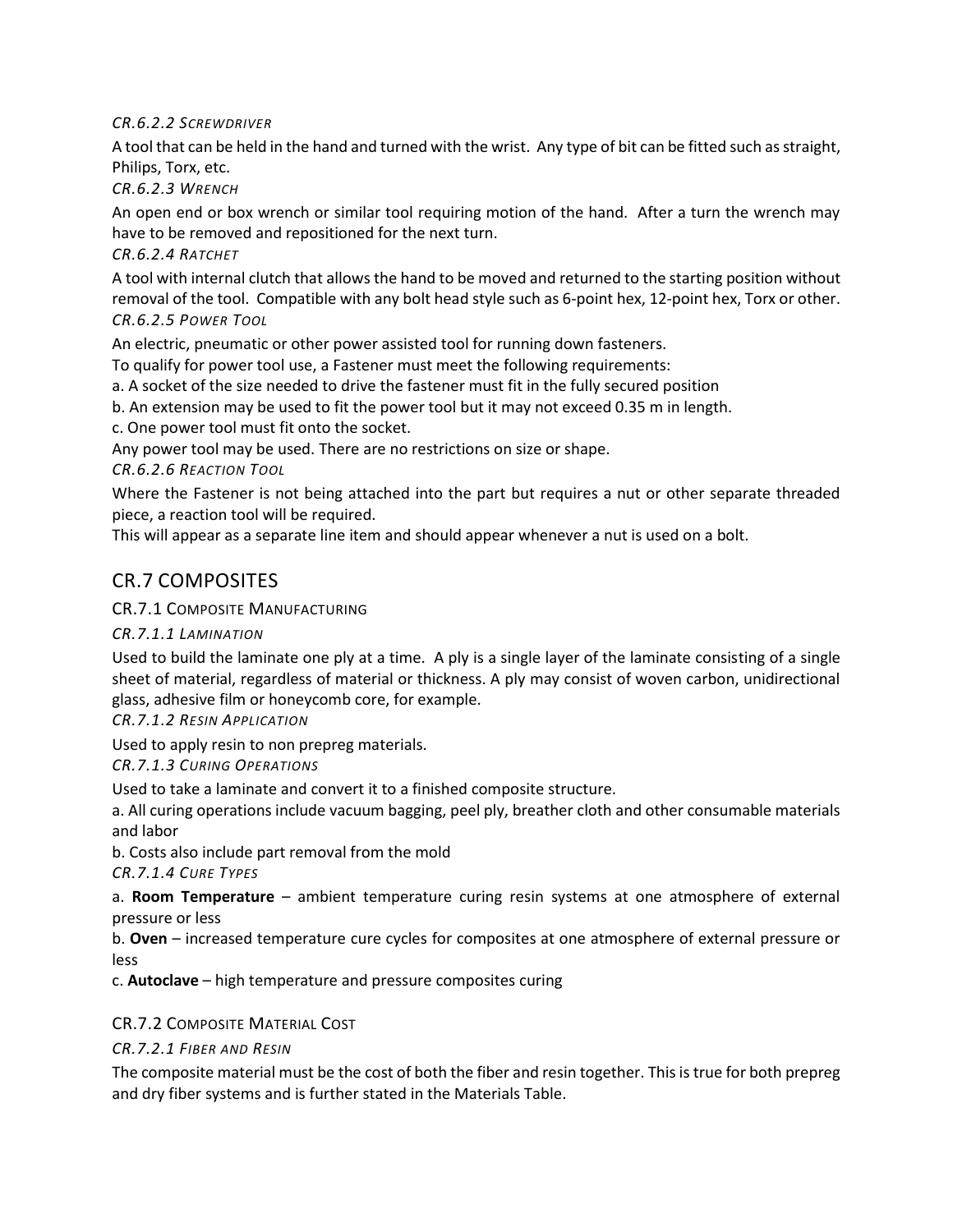*CR.7.2.2 HYBRID WEAVES* 

a. If hybrid weaves are used the cost should reflect the ratio of the materials in the ply.

*Example - a 50% carbon fiber, 50% glass woven ply may use the average cost of the carbon and glass materials.* 

b. If the actual fiber ratio is not used, then the cost of the ply must be the cost of the highest cost material present.

#### CR.7.3 COMPOSITE MASS

#### *CR.7.3.1 MASS COMPARISON*

a. When costing composite materials, the total mass of the part in the Cost Report must match the actual mass of the part as presented on the vehicle for Cost Judging.

b. The mass of each ply may be adjusted to make the finished part mass match the Cost Report.

c. Parts may be weighed during the event. The Cost Report mass must be equal to or greater than the actual mass of the part

*CR.7.3.2 MASS INCLUDES THE FINISH* 

Actual mass of the Part includes clear coat, paint and other finishes. *The paint and finish mass is included to eliminate questions about how much weight the paint (or clear coat) has added.* The cost of the paint and paint application is not included if it is solely for cosmetic purposes but the mass of paint must be included in the composite cost.

# CR.8 ELECTRONICS AND WIRING

The wiring harness is cost as a number of connectors of a certain style, each interconnected by a number of wires of a certain type.

CR.8.1 WIRING TYPES

The electrical system is composed of three wiring types.

a. **Signals** – Inputs to the control system such as wheel speed, mass airflow or the position of a driver toggle switch.

b. **Controls** – Control system outputs. These can be digital signals, pulse width modulated or voltage outputs.

c. **Power** – Wires carrying current for vehicle distribution or actuators. These include vehicle power from the battery, engine starter, solenoids, motors etc.

CR.8.2 WIRING HARNESS TERMS



From "Product Design for Manufacture & Assembly" by Geoffrey Boothroyd, 1994